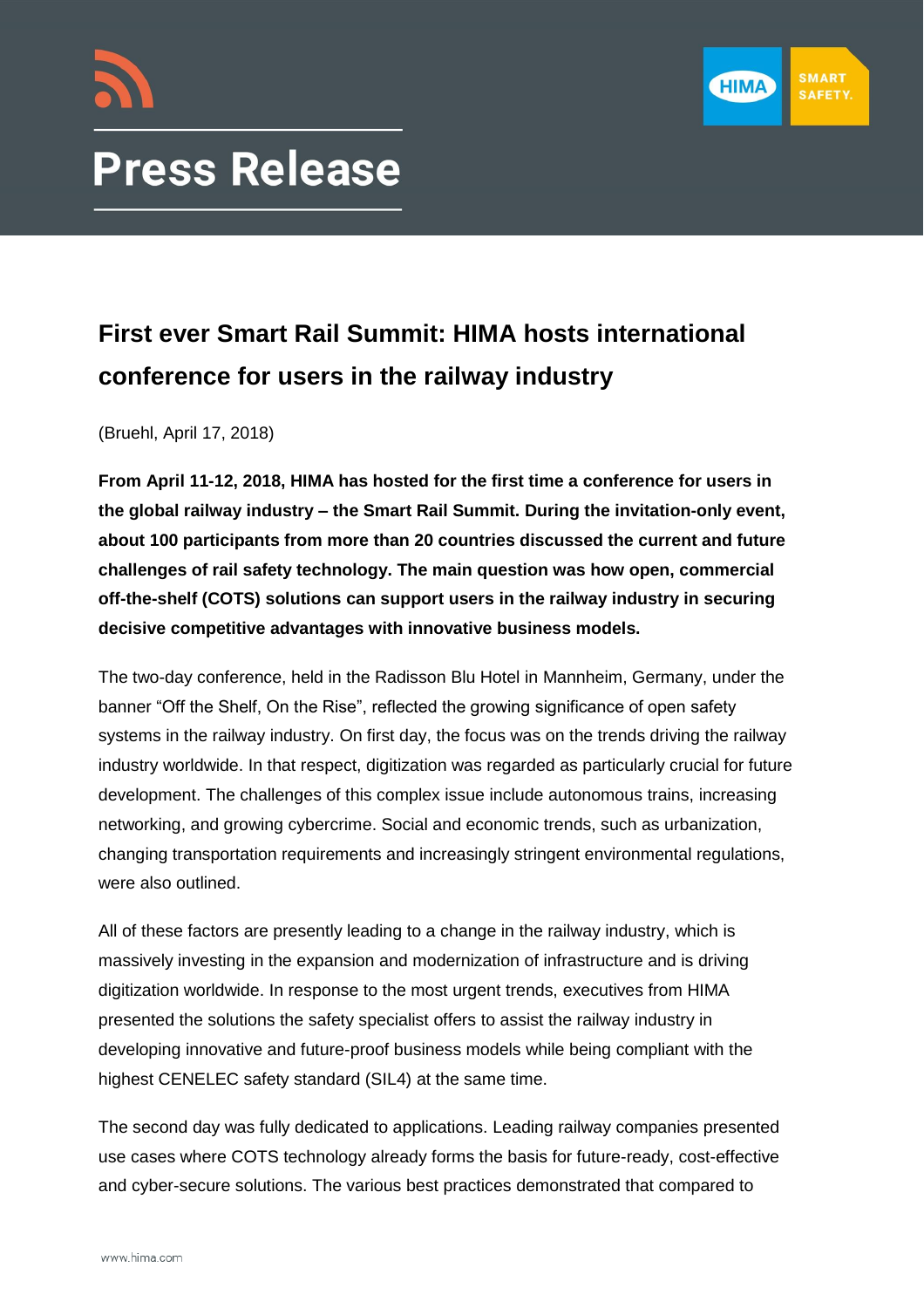proprietary systems, deployment of standard safety controllers gives users unmistakable added value in terms of profitability, handling and future-proofness.

Along with the two conference days packed with a wealth of opportunities for networking and knowledge transfer, the supporting program of the Smart Rail Summit provided an informal evening event in the prestigious Eichenstolz event location near Mannheim. Furthermore, at the end of the first day guest speaker Ilja Grzeskowitz talked about change management in an entertaining manner. The goal was to prepare the attending experts for the imminent change process in the railway industry under the headline of "Changing the Game." Using humorous anecdotes, striking practical examples and exciting insights, he showed the audience the best way to deal with minor and major changes in their everyday life.

"The interest in the Smart Rail Summit was enormous and the event has been fully booked within just a few days," says Sedat Sezgün, Group Vice President Business Segment Rail at HIMA. "Our first-ever held user conference has shown that the trend in the railway industry is clearly heading away from proprietary safety systems and towards open standard solutions. Feedback from the users clearly indicates that with COTS and HIMA as a strong partner, the railway industry is well prepared to meet the challenges of digitization."



Image 1: Sedat Sezgün, Group Vice President Business Segment Rail at HIMA.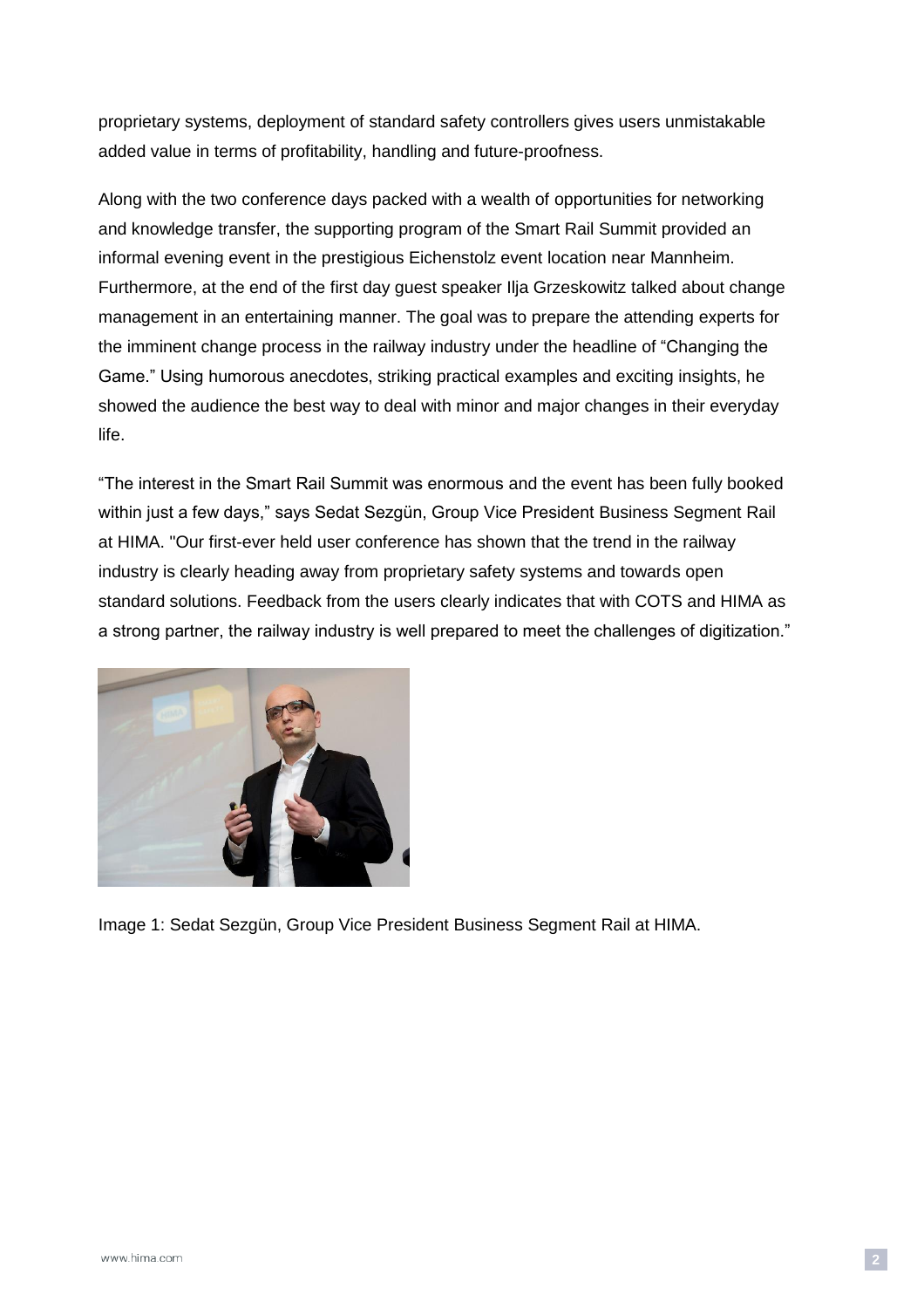

Image 2: At the Smart Rail Summit organized by HIMA, about 100 participants from more than 20 countries discussed the current and future challenges of safety technology in the railway industry.



Image 3: The two-day conference, under the banner "Off the Shelf, On the Rise", reflected the growing significance of open safety systems in the railway industry.

*Images © HIMA Paul Hildebrandt GmbH*



110 Years Transforming Safety

2018 is a special anniversary year for HIMA. For many decades, the safety specialist – founded in 1908 – has played a major role in shaping safety standards and has driven innovations to develop the market for industrial safety. Drawing on 110 years of experience, HIMA develops solutions for the digital industrial age and is ready for the challenges of the future.